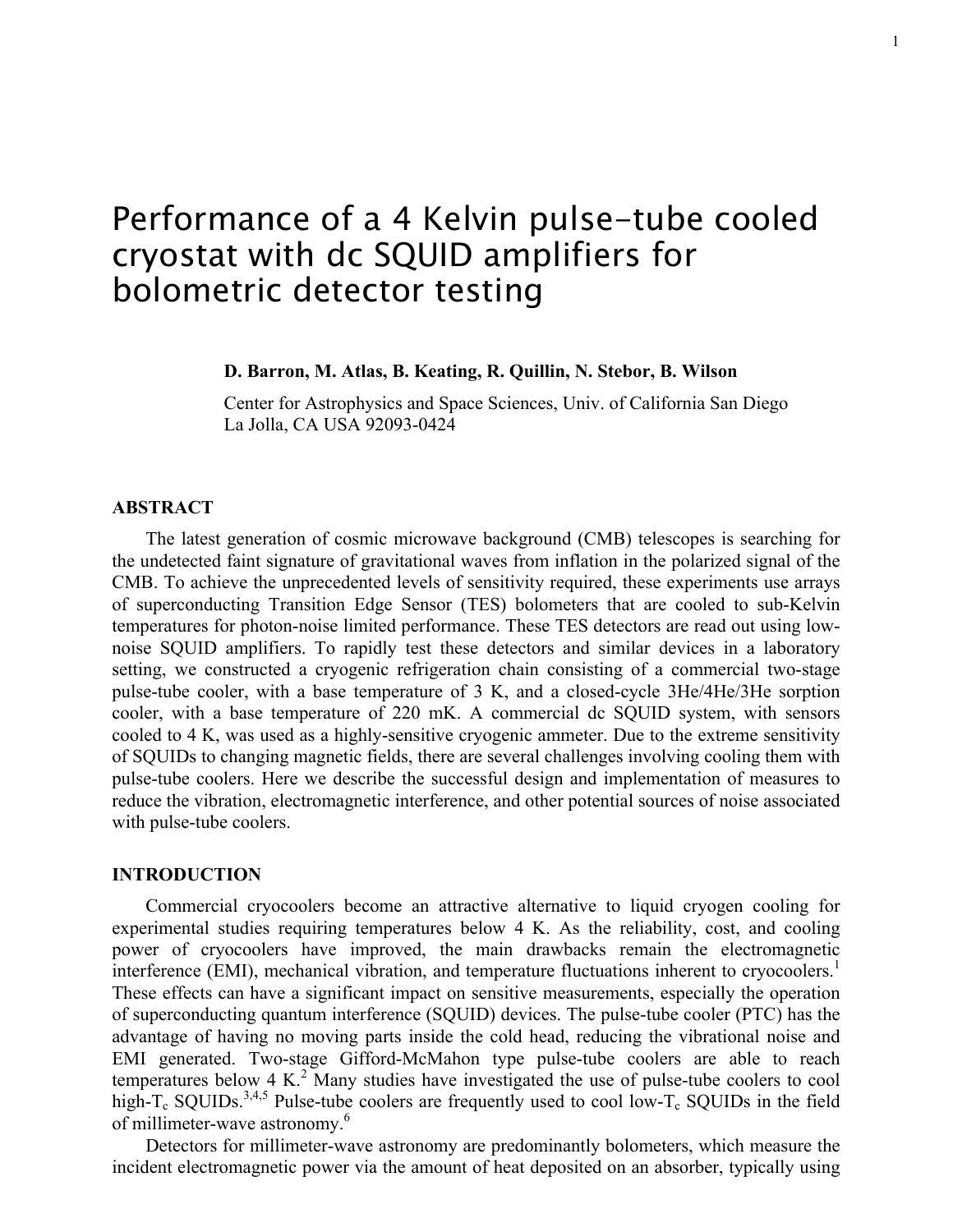2 a resistive thermometer. Bolometers can achieve high sensitivity by reducing thermal background power loading and other sources of thermal noise by cooling the bolometer and its thermal bath to cryogenic temperatures.<sup>7</sup> The nature of cooling an array of detectors on a telescope installed in a remote location, as is necessary for many millimeter-wave experiments, favors using a cryocooler over liquid cryogens if possible, and several experiments are now using pulse-tube coolers.<sup>8,9</sup> The current state-of-the-art millimeter-wave detectors are superconducting transition edge sensor (TES) bolometers, read-out by SQUID amplifiers. These bolometers achieve their extreme sensitivity to incident power by means of a superconducting film operating within its steep normal-to-superconducting resistance transition  $(T_c \sim 0.5 \text{ K})$ .<sup>10</sup> When operated with a bath temperature  $T < 0.25$  K, the inherent thermal carrier noise of the bolometer is minimized to the point that, after reducing read-out and other external noise sources, the detectors can reach a sensitivity where they are limited only by the photon noise of the thermal background they observe.<sup>11</sup> In this work we report on the initial design, testing, and operation of a pulse-tube cooled cryostat for TES bolometer testing at sub-Kelvin temperatures.

# **CRYOGENICS**

### **Refrigeration**

**Pulse-tube cooler**. The main cryocoolers used for this work was the PT415 cryorefrigerator by Cryomech Inc., a two-stage pulse-tube cooler with a base temperature of 2.8 K.<sup>12</sup> The remote motor option was chosen, as the motor is known to be a major source of noise. The motor was mounted adjacent to the cryostat, on the side of the cryostat's supporting structure, with vibrational and electrical isolation. A Cryomech vibration isolating bellows assembly was placed between the top of the pulse tube head and the cryostat. The PTC's first stage has 40 W cooling capacity at  $T = 45$  K, and an unloaded base temperature of 32 K. The second stage has 1.5 W of cooling power at  $T = 4.2$  K, and an unloaded base temperature of 2.8 K. The PTC and its associated compressor require only electricity and cooling water to operate.

**Evaporation refrigerator.** To achieve sub-Kelvin temperatures, the pulse-tube cooler is used in combination with a closed-cycle  ${}^{3}$ He/ ${}^{4}$ He/ ${}^{3}$ He evaporation refrigerator from Chase Cryogenics ('He-10 fridge').<sup>13</sup> This refrigerator has two cold heads, the "ultra-cold head" and "intermediate-cold head," as well as an additional heat sink point at the heat exchanger between the two heads. The "ultra-cold head" is expected to operate at approximately 250 mK under a typical load of  $2 \mu W$ , with an unloaded base temperature of  $220 \text{ mK}$ . The "intermediate-cold" heat" is expected to operate at approximately 350 mK with 50  $\mu$ W of loading, with an unloaded base temperature of 330 mK. The refrigerator is a closed-cycle system: recycling is accomplished using entirely electrical controls. Because of heat generated during the cycle, the refrigerator requires at least 0.5 W of cooling power available. Voltage is initially applied to heaters at the helium cryopumps to liberate the gases. <sup>4</sup>He is able to condense at a lower point cooled to the temperature of the 4 K stage, which is less than the critical temperature of <sup>4</sup>He, T = 5.19 K. A voltage-controlled gas-gap heat switch is opene, and evaporative cooling of the  $He<sup>4</sup>$ lowers the temperature of the cold heads to approximately  $T = 1$  K, which allows <sup>3</sup>He to condense (critical temperature 3.35 K). Evaporative cooling of the two stages of  ${}^{3}$ He, with the intermediate-cold head acting as a buffer, results in the ultra-cold head reaching its base temperature of about 220 mK. The entire cycle can be accomplished in approximately 2 hours, and the hold time with typical loading is several days.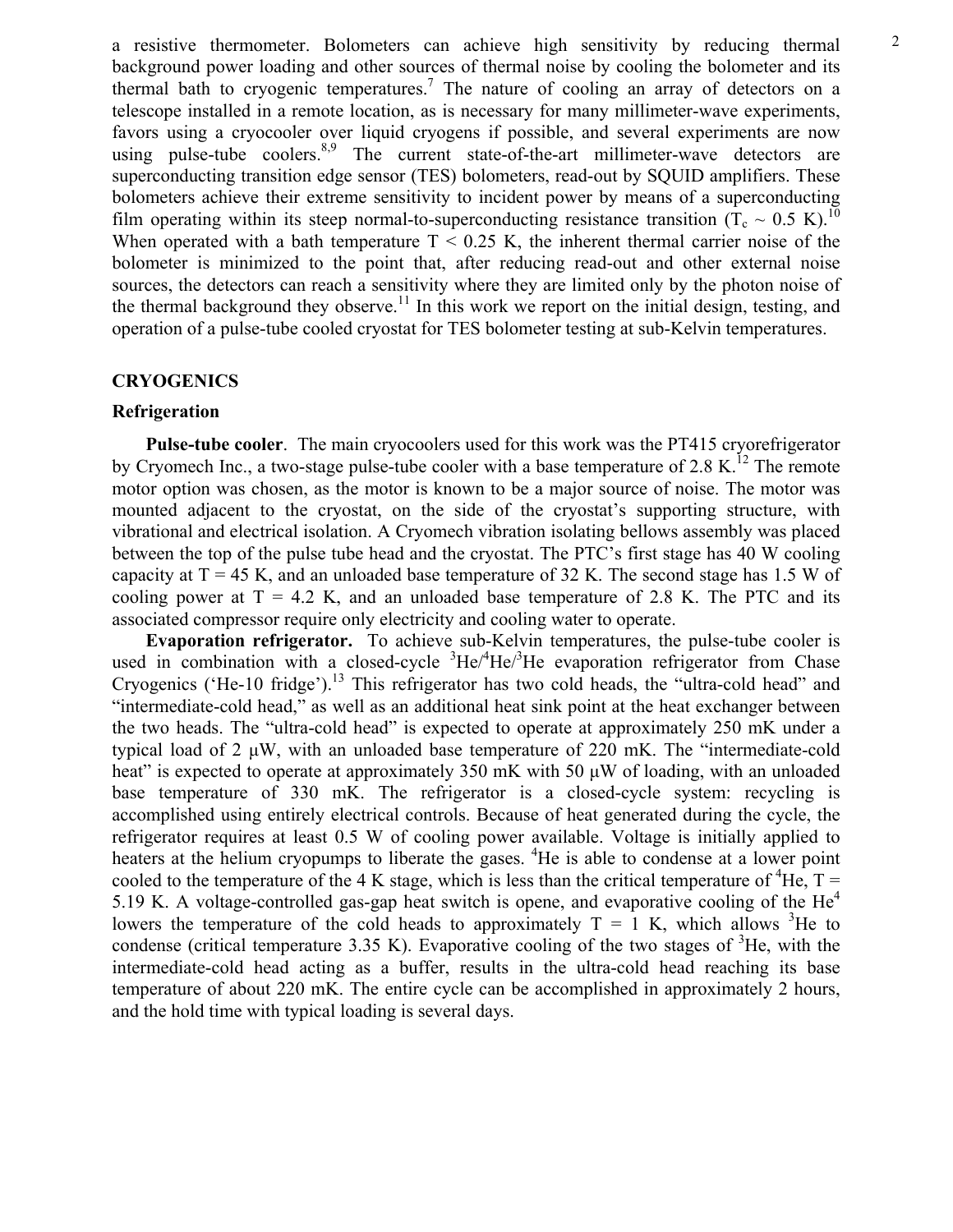

**Figure 1.** Solidworks model of cryostat, with outer shell hidden.



**Figure 2.** Photograph of interior of cryostat, rotated 180 degrees from Solidworks view

#### **Thermal architecture**

For convenience, the cold stages are referred to by their nominal temperature, e.g. "4 K stage." The cryostat architecture is shown in a Solidworks model in Figure 1, and a photograph is shown in Figure 2. The cold stages are supported by thermally isolating supports made of materials selected with a low thermal conductivity at the relevant temperature values, based on measurements made by Runyan and Jones.<sup>14</sup> For supports used at temperatures above 4 K, hollow rods of G-10 fiberglass-epoxy laminate were used. For the sub-Kelvin stages, conductive loading needs to be minimized as much as possible, and so materials with lower thermal conductivities were required. For these stages, hollow rods made of two types of Vespel® polyimide resin were used for supports, with thermal conductivities at 4 K approximately an order of magnitude lower than G-10, but with much higher cost. Vespel SP1 was used for the supports from 4 K to 350 mK. For temperatures below 2 K, the same polyimide resin with  $40\%$ graphite added, Vespel SP22, has an even lower thermal conductivity. This Vespel SP22 was used for supports from 350mK to 250 mK. All cryogenic wiring is small gauge wire made of low thermal conductivity material (manganin, phosphor bronze, superconducting NbTi for  $T < 10$  K) with thermal breaks at each cold stage. A total of about 150 wires were permanently installed from room temperature to the 4 K stage, and as many as 48 wires can be brought to the 250 mK stage.

To thermally connect the refrigerators to the cold stages, heat straps were designed that would have a high thermal conductivity with minimal vibrational coupling. Copper speaker wire is ideal for this purpose as it is flexible and readily available in high purities. The thermal conductivity of copper depends strongly on purity at low temperatures, so speaker wire was selected (Bell'O SP7605 High Performance 14 AWG speaker wire) that was made of 99.99% oxygen-free copper, the highest purity readily available for commercial speaker wire. The heat straps consist of speaker wire stranded together and TIG welded to copper blocks to interface with the cold heads and the cold stages (see Figure 3). This general design was used for all the heat straps in the system.

**300 K stage.** The outer room temperature shell (Figure 4) is a large aluminum vacuum chamber capable of maintaining a vacuum of  $P < 10^{-6}$  Torr. A turbomolecular pump with backing pump is used to pump down to  $P = 10^{-3}$  Torr, before beginning cooling with the PTC. The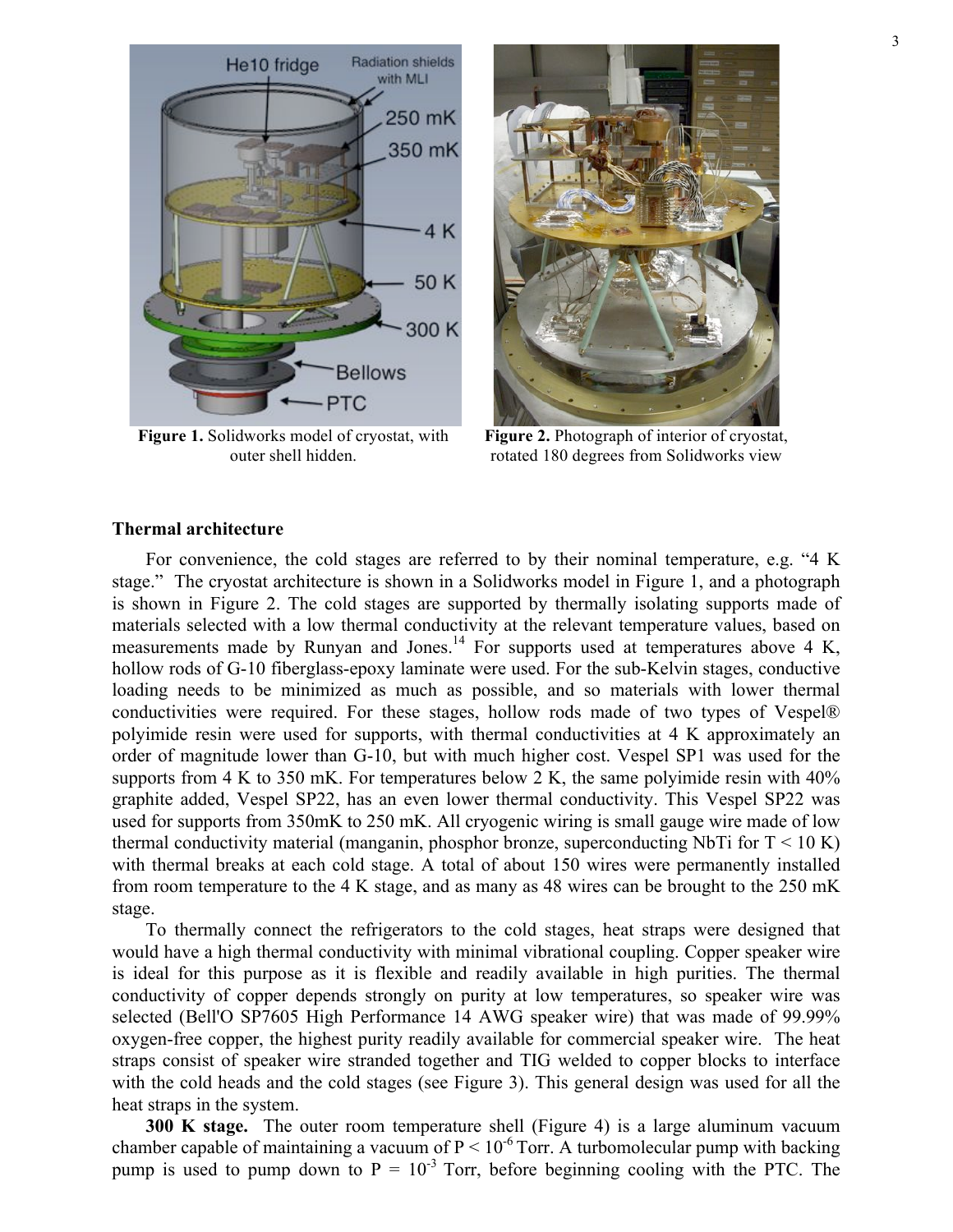

**Figure 3.** Heat strap to PTC at 4 K stage



**Figure 4.** Outer shell vacuum chamber

vacuum pressure is further improved by cryopumping, reaching a pressure at the cryostat inlet of  $P = 10^{-6}$  Torr. To improve the effectiveness of cryompumping, pieces of activated charcoal attached to a copper mount are mounted on the 4 K and 50 K stages. These "getters" are baked at 100° C between each run.

**50 K stage.** The first stage of the PTC is used to cool an intermediate "50 K stage," with a large aluminum cold plate. This stage acts as a thermal break for radiative and conductive loading, and typical and acceptable loading can be near the capacity of the cooler, resulting in a temperature of about 40-45 K. A cylindrical aluminum radiation shield attaches to the 50 K cold plate and encloses the inner stages, with six layers of aluminized mylar (multi-layer insulation, MLI) to decrease emissivity and radiative loading. Aluminum tape is used to seal any gaps or holes that would result in additional radiative loading reaching the inner stages.

**4 K stage.** The second stage of the PTC is used to cool the main cold stage, the "4 K stage." This stage consists of a large plate made of oxygen-free high-conductivity (OFHC) copper, goldplated for improved thermal contact. This stage is also used as a thermal break for radiative and conductive loading on the sub-Kelvin stages. A similar aluminum radiation shield is used with 10 layers of MLI, and any gaps here are also covered with aluminum tape. With 0 W loading, this stage is expected to reach 2.8 K, and the typical temperature achieved in our system is 2.9 K. The DC SQUIDs are mounted on this stage (operation requires  $T < 7 K$ ), as well as readout circuits and the He-10 fridge.

**Sub-Kelvin stages.** The He-10 fridge has two cold heads as well as an additional heat sink point at the heat exchanger between the two heads, at about 1.5 K. The heat exchanger is used as heat sink for wires running to the sub-Kelvin stages. The "intermediate-cold head" is attached via heat strap to the "350 mK stage," an aluminum stage used for heat sinking wires as well as additional higher-temperature testing space. The "ultra-cold head" is attached to the 250 mK stage, a 6"x4" gold-plated OFHC plate used as the main cold stage for superconducting detector testing.

# **READOUT SYSTEM**

## **Dc SQUIDs**

A superconducting quantum interference device (SQUID) is a very sensitive magnetometer, with operation based on the principles of flux quantization and Josephson tunneling. A dc SQUID consists of two Josephson junctions in parallel in a superconducting loop which, when biased with an appropriate current, results in a voltage-to-flux V- ϕ relation that is periodic with applied flux. DC SQUIDs are typically operated in a flux-locked feedback loop, operating at an optimum working point located near the steepest part of the V- $\phi$  response. This linearizes the SQUID response and allows detection of very small changes in flux.<sup>15</sup>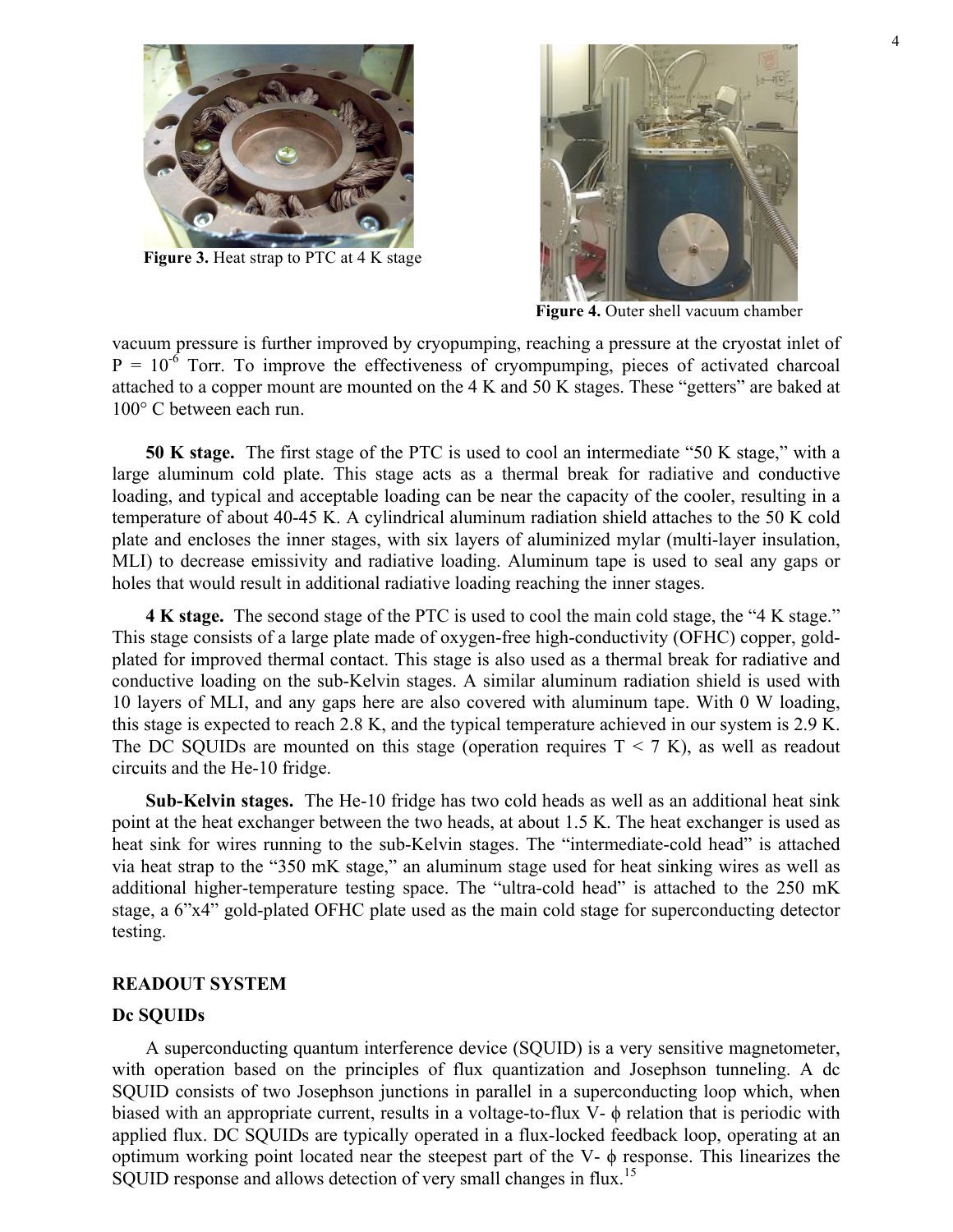### **Detector biasing and readout.**

In order to accurately measure the resistance of the TES detectors, both the voltage and current at the detector must be accurately measured. The detector current readout requires an amplifier with low input impedance (since  $R_{TES}$ <1 Ohm), high sensitivity, and high gain.<sup>17</sup> To keep readout noise sub-dominant to other noise sources, the current noise must be less than about 10 pA/√Hz. SQUID amplifiers are ideal candidates. The SQUID is connected in series with the detectors to act as a sensitive ammeter, with the current proportional to a voltage read out with the room temperature SQUID controller. Superconducting NbTi wire is used for all connections from the circuit board at 4 K to the detector and the SQUID sensor, eliminating any lead resistance. TES detectors also require a voltage bias to stably operate within the narrow superconducting transition using electrothermal feedback.<sup>18</sup> The custom detector voltage bias circuit, shown in Figure 5, consists of a current-biased shunt resistor at 4 K with  $R \ll R_{TES}$ , in parallel with the superconducting loop containing the detector in series with the input coil to the SQUID. The current in the entire loop is determined by measuring the voltage across a precision resistor at room temperature, and from this the voltage across the detector can be accurately determined. This voltage is measured using an instrumentation amplifier (Stanford Research Systems Model SIM911)<sup>19</sup> and a data acquisition device (DAQ) (Labjack UE9)<sup>20</sup>. The SQUID controller voltage is recorded with the same DAQ.

# **Auxiliary inputs and readout**

In addition to the detector readout, additional inputs and readouts are brought into the cryostat for monitoring temperatures, controlling heaters, operating and cycling the He-10 fridge, and other purposes. Most of these were read out and controlled using off-the-shelf electronics, including many modules in a single mainframe from the SRS SIM series,<sup>21</sup> and various dc power supplies. The He-10 fridge cycle is controlled using custom Labview programs with serial readout of temperatures from the SIM mainframe and power supplies controlled via GPIB.

#### **Noise reduction techniques**

Much effort was necessary to reduce noise in the readout system and the surrounding environment. SQUIDs are sensitive to EMI, and the pulse tube cooler can be major contributor.<sup>22</sup> Other major electrical noise sources included environmental rf sources, the auxiliary readout and



**Figure 5**. Detector voltage bias circuit diagram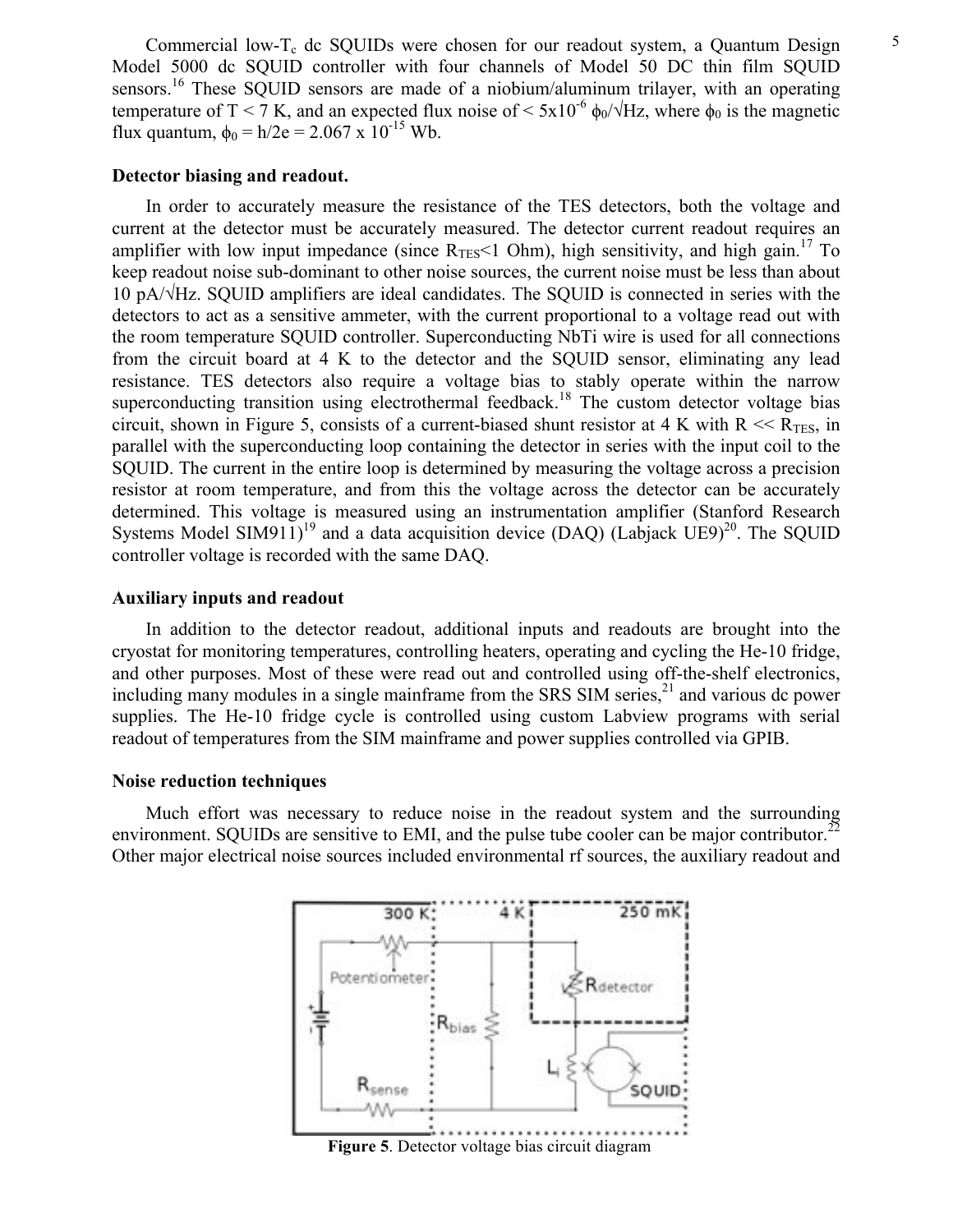6 control systems, AC power mains in the building, and the vacuum system.

Noise and unwanted ground connections from the vacuum system were eliminated, as cryopumping dominated over the effectiveness of the turbomolecular pump. The cryostat could be removed from the vacuum system once it reached its base temperature. Auxiliary readout noise and interference could be temporarily eliminated during the most sensitive science measurements by disconnecting everything but the necessary signal lines. The other sources of noise were not able to be eliminated entirely, but were mitigated to the point that they were negligible. Direct EMI from the PTC motor driver was reduced by mounting the motor as far from the cryostat case as possible  $(\sim 2$  ft away), as well as running the motor cable as far from other cables as possible. The readout lines were physically separated into three cables for the "clean" signal lines, He-10 fridge readout, and all other auxiliary readout. The signal cable runs separately from the other lines both inside and outside of the cryostat. All lines are filtered at the input to the cryostat, with pi filters (Spectrum Control 5000 pF Pi type filters)<sup>23</sup> inside rf sealed boxes at 300 K. All external cables were completely shielded, and sensitive signals were placed on individually shielded twisted pairs within the shielded cable. These inner shields were originally telescoping shields, floated at the cryostat end to prevent stray currents in the shield inducing low frequency noise on the twisted pair within. As testing progressed, it was found that the noise was dominated by rf noise, not low frequency noise, and keeping both ends of the shields at common potential improved performance. The final configuration with the best performance has the cryostat case, both ends of all shields, and "common ground" signals all kept at a common potential, with any stray ground connections and ground loops eliminated. Additional braided shield ground straps were added between the cryostat case and the common potential as an rf ground conductor. All AC mains connected equipment (power supplies, SQUID controller, computer, etc) is served from a common power phase.

## **RESULTS**

#### **Thermal Performance**

Pulse-tube coolers can offer very good long-term stability compared to liquid cryogens, since they can run indefinitely. However, the main drawback can be that the pulsing action also causes low frequency temperature variations near the pulse-tube frequency. Changes in temperature change the effective area of a SQUID, which with a constant background magnetic field results in a change in flux. Calculations of expected noise contributions from temperature fluctuations for low- $T_c$  dc SQUIDs near 4 K predicts fluctuations of 0.1 K to have a noise contribution of  $5x10^{-7}$   $\omega_0/\sqrt{Hz}$ .<sup>24</sup> Additional thermal mass or thermal isolation from the cold head can mitigate fluctuations. These must be balanced with the limited thermal conductivity, which





**Figure 7.** Temperature at 4 K stage after stabilization, showing small-scale temperature fluctuations from the pulse-tube head.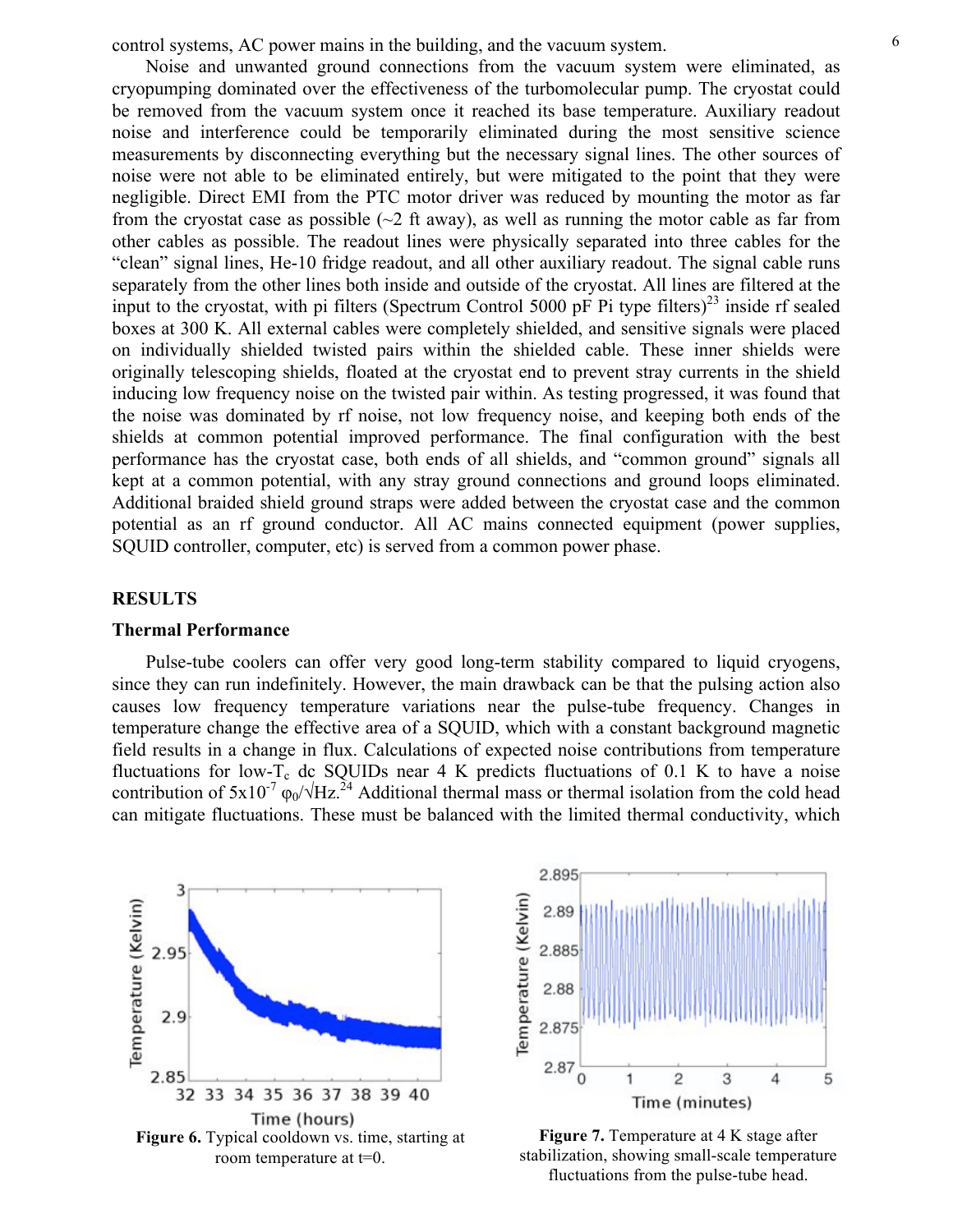

from the PTC's pulse-width modulated motor driver.

can result in long cool down times for large systems. For our system, cooling from room temperature to 4 K takes about 24-32 hours (Figure 6). At this point the He-10 fridge can be cycled and stable base temperatures are achieved after several hours. Temperature fluctuations from the pulse-tube cooler of 0.016 K with a period of 6 seconds are seen at the 4 K stage (Figure 7). These fluctuations do not affect the sub-Kelvin stages temperature, and the 250 mK stage temperature is stable to within approximately 0.001 K.

### **Noise performance**

The white and 1/f noise of the SQUIDs was measured as described in the SQUID manual, and compared with the SQUID sensor specifications. With the SQUID in open loop operation, the output is a sensitive measure of noise in the system, and potential noise sources can be investigated and quantified. A spectrum analyzer (Stanford Research Systems Model SR770) was used to measure the noise spectral density of the zeroed open-loop voltage in many configurations.

Noise contributions at different frequencies were investigated. A unixaxial accelerometer (Endevco Corp. Model 2215, uniaxial accelerometer) on the outer case of the cryostat was used to investigate the spectrum of vibration peaks, to check for correlations with low frequency noise (Figure 8). As the accelerometer was only measuring on the outer case, it is only a relative measurement of the vibration amplitude at the cold stages, and there is always the possibility of resonances of internal structures resulting in a different vibration spectrum at the cold stages. A more thorough investigation would involve measuring vibrations directly at the cold stage. A



**Figure 10.** Flux noise performance of a single squid channel, compared to Quantum Design specifications.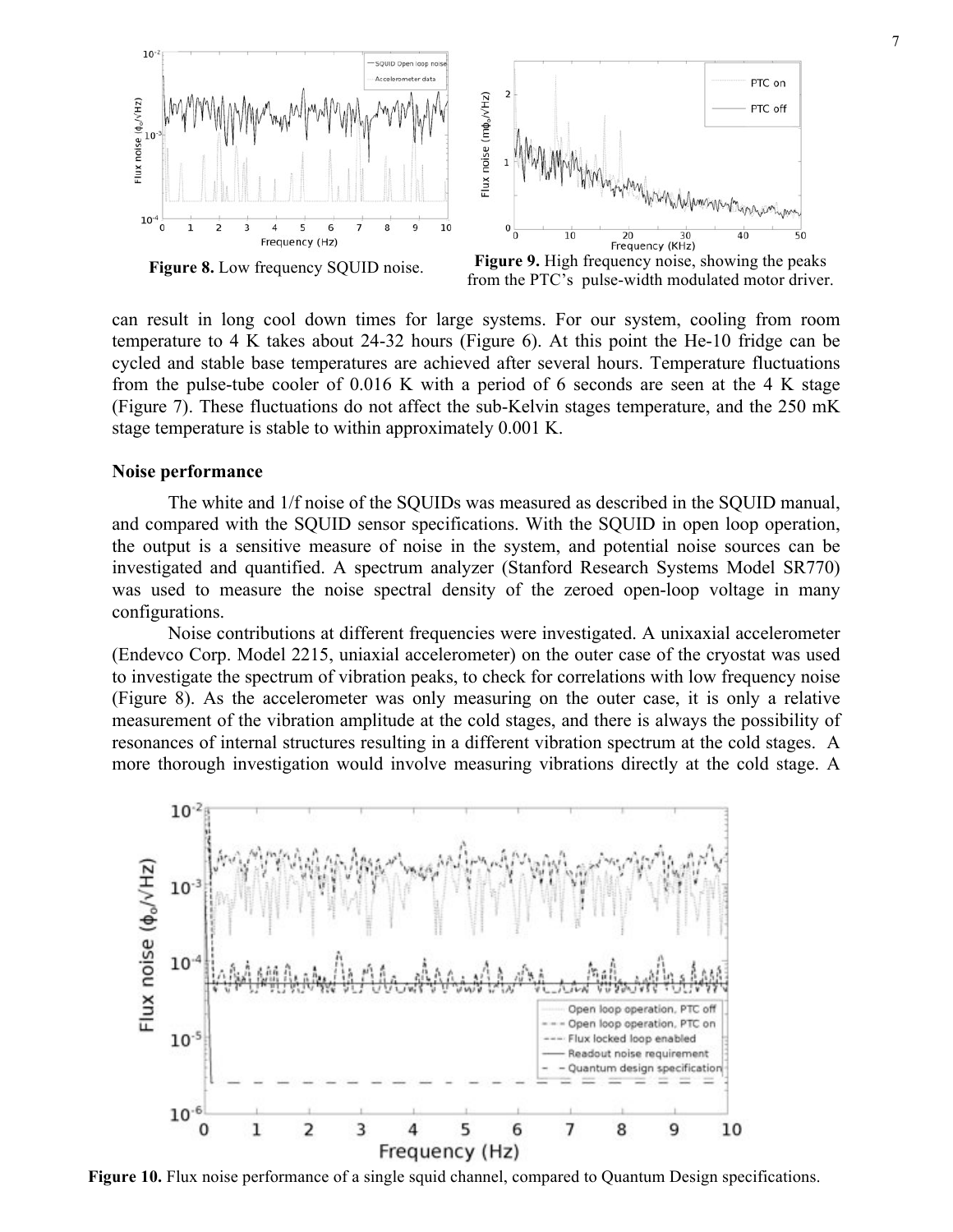

Figure 11. IV curve of TES bolometer, taken at T = 300 mK.

detailed study of the vibration spectrum of a pulse-tube cooler has been done, finding vibrations up to 15 KHz.<sup>25</sup> Temperature fluctuations, with a low amplitude and frequency, had no significant effect on noise. At high frequencies, peaks from the pulse-width modulated motor driver of the PTC dominate the noise (Figure 9). Replacing this with a low-noise linear driver could make significant improvements.<sup>26</sup>

Noise spectral densities of flux noise for a single SQUID channel are shown in Figure 10, comparing the baseline from Quantum Design with our achieved values. The baseline value from Quantum Design  $(3x10^{-6} \varphi_0/\sqrt{Hz})$  is shown in red. Noise peaks from the PTC are apparent at lower frequencies (black) when compared to the data taken with the PTC off (blue). The noise floor is lowered and several peaks are eliminated in flux-locked loop operating mode (green).

Converting the flux noise seen up to 10 Hz to a current noise results in a current noise of approximately 10 pA/ $\sqrt{Hz}$ , which just meets our readout noise requirement of 10 pA/ $\sqrt{Hz}$ , based on having the readout noise be subdominant to other noise sources. The 1/f knee is approximately 0.2 Hz. At higher frequencies, the noise increases to a level of approximately 100 pA/√Hz. Since this is a test cryostat for detector prototyping and not long-term science observations, these noise levels are acceptable to operate and test detectors, but we will continue to work on improvements. Since high frequency noise dominates, for dc operation, further noise reduction is possible with low-pass filtering, and the noise does not affect our science results. Figure 11 shows a typical bolometer I-V curve, with a 1 KHz Butterworth low-pass filter on the SQUID output.

#### **CONCLUSIONS**

We have demonstrated the successful design and operation of a pulse-tube cooled test cryostat with low- $T_c$  dc SOUID amplifiers. We found that high frequency noise from the pulsetube cooler, especially its pulse-width modulated motor driver, dominated the noise but this noise can be mitigated to levels where SQUID operation and detector testing was uncompromised This high frequency noise could become an issue for our system in the future, and improvements will be made to increase rf shielding and reduce EMI interference from the pulse-tube cooler.

#### **ACKNOWLEDGMENTS**

This work was supported by the Ax Center for Experimental Cosmology at the University of California, San Diego.

## **REFERENCES**

1. Radebaugh, Ray, "Pulse Tube Cryocoolers for Cooling Infrared Sensors," Proc. SPIE 4130: 363-379 (2000).